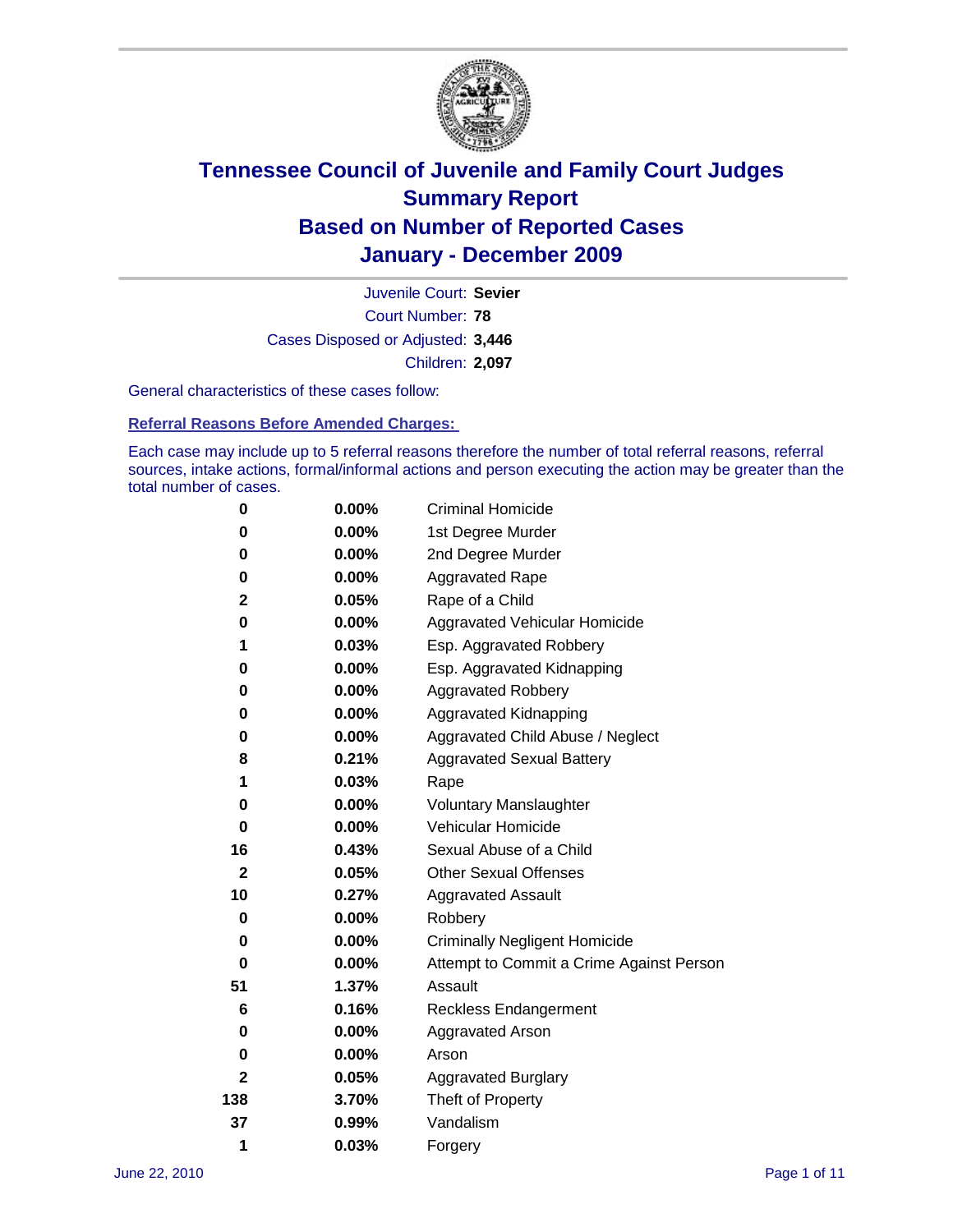

Court Number: **78** Juvenile Court: **Sevier** Cases Disposed or Adjusted: **3,446** Children: **2,097**

#### **Referral Reasons Before Amended Charges:**

Each case may include up to 5 referral reasons therefore the number of total referral reasons, referral sources, intake actions, formal/informal actions and person executing the action may be greater than the total number of cases.

| $\pmb{0}$   | 0.00%    | <b>Worthless Checks</b>                                     |
|-------------|----------|-------------------------------------------------------------|
| 0           | 0.00%    | Illegal Possession / Fraudulent Use of Credit / Debit Cards |
| 16          | 0.43%    | <b>Burglary</b>                                             |
| 4           | 0.11%    | Unauthorized Use of a Vehicle                               |
| 1           | 0.03%    | <b>Cruelty to Animals</b>                                   |
| 4           | 0.11%    | Sale of Controlled Substances                               |
| 74          | 1.98%    | <b>Other Drug Offenses</b>                                  |
| 13          | 0.35%    | Possession of Controlled Substances                         |
| $\mathbf 0$ | $0.00\%$ | <b>Criminal Attempt</b>                                     |
| 8           | 0.21%    | Carrying Weapons on School Property                         |
| 3           | 0.08%    | Unlawful Carrying / Possession of a Weapon                  |
| 4           | 0.11%    | <b>Evading Arrest</b>                                       |
| 0           | 0.00%    | Escape                                                      |
| 1           | 0.03%    | Driving Under Influence (DUI)                               |
| 47          | 1.26%    | Possession / Consumption of Alcohol                         |
| 8           | 0.21%    | Resisting Stop, Frisk, Halt, Arrest or Search               |
| 0           | $0.00\%$ | <b>Aggravated Criminal Trespass</b>                         |
| 6           | 0.16%    | Harassment                                                  |
| 0           | 0.00%    | Failure to Appear                                           |
| 1           | 0.03%    | Filing a False Police Report                                |
| 3           | 0.08%    | Criminal Impersonation                                      |
| 38          | 1.02%    | <b>Disorderly Conduct</b>                                   |
| 11          | 0.29%    | <b>Criminal Trespass</b>                                    |
| 8           | 0.21%    | <b>Public Intoxication</b>                                  |
| 0           | $0.00\%$ | Gambling                                                    |
| 234         | 6.27%    | <b>Traffic</b>                                              |
| 0           | $0.00\%$ | Local Ordinances                                            |
| 1           | 0.03%    | Violation of Wildlife Regulations                           |
| 325         | 8.71%    | Contempt of Court                                           |
| 126         | 3.38%    | Violation of Probation                                      |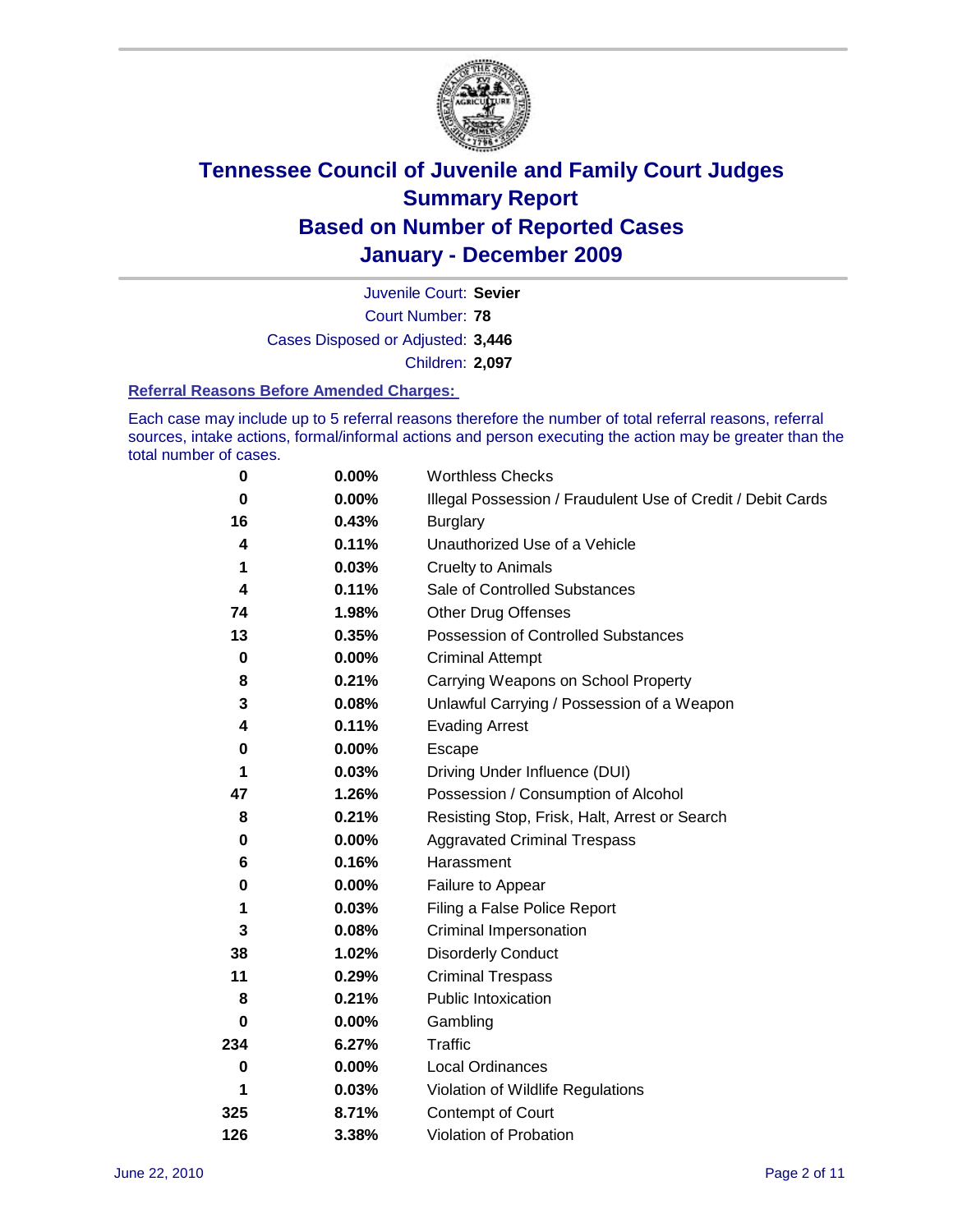

Court Number: **78** Juvenile Court: **Sevier** Cases Disposed or Adjusted: **3,446** Children: **2,097**

#### **Referral Reasons Before Amended Charges:**

Each case may include up to 5 referral reasons therefore the number of total referral reasons, referral sources, intake actions, formal/informal actions and person executing the action may be greater than the total number of cases.

| 1     | 0.03%    | Violation of Aftercare                 |
|-------|----------|----------------------------------------|
| 110   | 2.95%    | <b>Unruly Behavior</b>                 |
| 158   | 4.24%    | Truancy                                |
| 68    | 1.82%    | In-State Runaway                       |
| 4     | 0.11%    | Out-of-State Runaway                   |
| 95    | 2.55%    | Possession of Tobacco Products         |
| 103   | 2.76%    | Violation of a Valid Court Order       |
| 0     | 0.00%    | <b>Violation of Curfew</b>             |
| 0     | $0.00\%$ | Sexually Abused Child                  |
| 0     | 0.00%    | <b>Physically Abused Child</b>         |
| 576   | 15.44%   | Dependency / Neglect                   |
| 37    | 0.99%    | <b>Termination of Parental Rights</b>  |
| 0     | 0.00%    | <b>Violation of Pretrial Diversion</b> |
| 5     | 0.13%    | Violation of Informal Adjustment       |
| 648   | 17.37%   | <b>Judicial Review</b>                 |
| 0     | $0.00\%$ | <b>Administrative Review</b>           |
| 14    | 0.38%    | <b>Foster Care Review</b>              |
| 120   | 3.22%    | Custody                                |
| 8     | 0.21%    | Visitation                             |
| 28    | 0.75%    | Paternity / Legitimation               |
| 328   | 8.79%    | <b>Child Support</b>                   |
| 0     | $0.00\%$ | <b>Request for Medical Treatment</b>   |
| 0     | 0.00%    | <b>Consent to Marry</b>                |
| 216   | 5.79%    | Other                                  |
| 3,730 | 100.00%  | <b>Total Referrals</b>                 |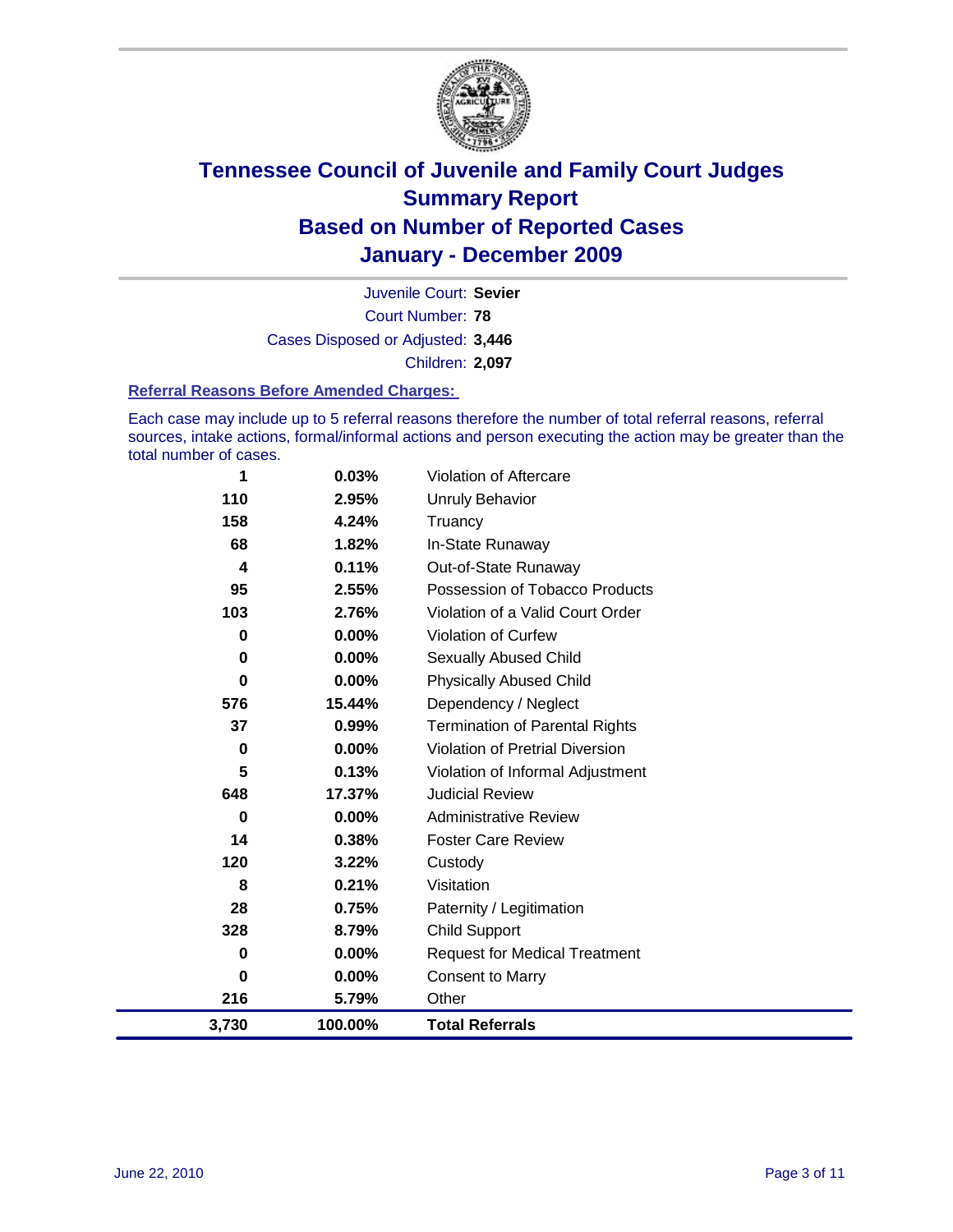

|                                   | Juvenile Court: Sevier  |                                   |  |
|-----------------------------------|-------------------------|-----------------------------------|--|
|                                   | <b>Court Number: 78</b> |                                   |  |
| Cases Disposed or Adjusted: 3,446 |                         |                                   |  |
|                                   |                         | Children: 2,097                   |  |
| <b>Referral Sources: 1</b>        |                         |                                   |  |
| 705                               | 18.90%                  | <b>Law Enforcement</b>            |  |
| 238                               | 6.38%                   | Parents                           |  |
| 143                               | 3.83%                   | <b>Relatives</b>                  |  |
| 22                                | 0.59%                   | Self                              |  |
| 307                               | 8.23%                   | School                            |  |
| $\bf{0}$                          | 0.00%                   | <b>CSA</b>                        |  |
| 1,131                             | 30.32%                  | <b>DCS</b>                        |  |
| 610                               | 16.35%                  | Other State Department            |  |
| $\bf{0}$                          | $0.00\%$                | <b>District Attorney's Office</b> |  |
| 196                               | 5.25%                   | <b>Court Staff</b>                |  |
| 94                                | 2.52%                   | Social Agency                     |  |
| 16                                | 0.43%                   | <b>Other Court</b>                |  |
| 102                               | 2.73%                   | Victim                            |  |
| 0                                 | $0.00\%$                | Child & Parent                    |  |
| 0                                 | 0.00%                   | Hospital                          |  |
| $\bf{0}$                          | 0.00%                   | Unknown                           |  |
| 166                               | 4.45%                   | Other                             |  |
| 3,730                             | 100.00%                 | <b>Total Referral Sources</b>     |  |
|                                   |                         |                                   |  |

### **Age of Child at Referral: 2**

| 2,097 | 100.00%  | <b>Total Child Count</b> |  |
|-------|----------|--------------------------|--|
| 0     | $0.00\%$ | <b>Unknown</b>           |  |
| 9     | 0.43%    | Ages 19 and Over         |  |
| 484   | 23.08%   | Ages 17 through 18       |  |
| 573   | 27.32%   | Ages 15 through 16       |  |
| 251   | 11.97%   | Ages 13 through 14       |  |
| 127   | 6.06%    | Ages 11 through 12       |  |
| 653   | 31.14%   | Ages 10 and Under        |  |
|       |          |                          |  |

<sup>1</sup> If different than number of Referral Reasons (3730), verify accuracy of your court's data.

<sup>2</sup> One child could be counted in multiple categories, verify accuracy of your court's data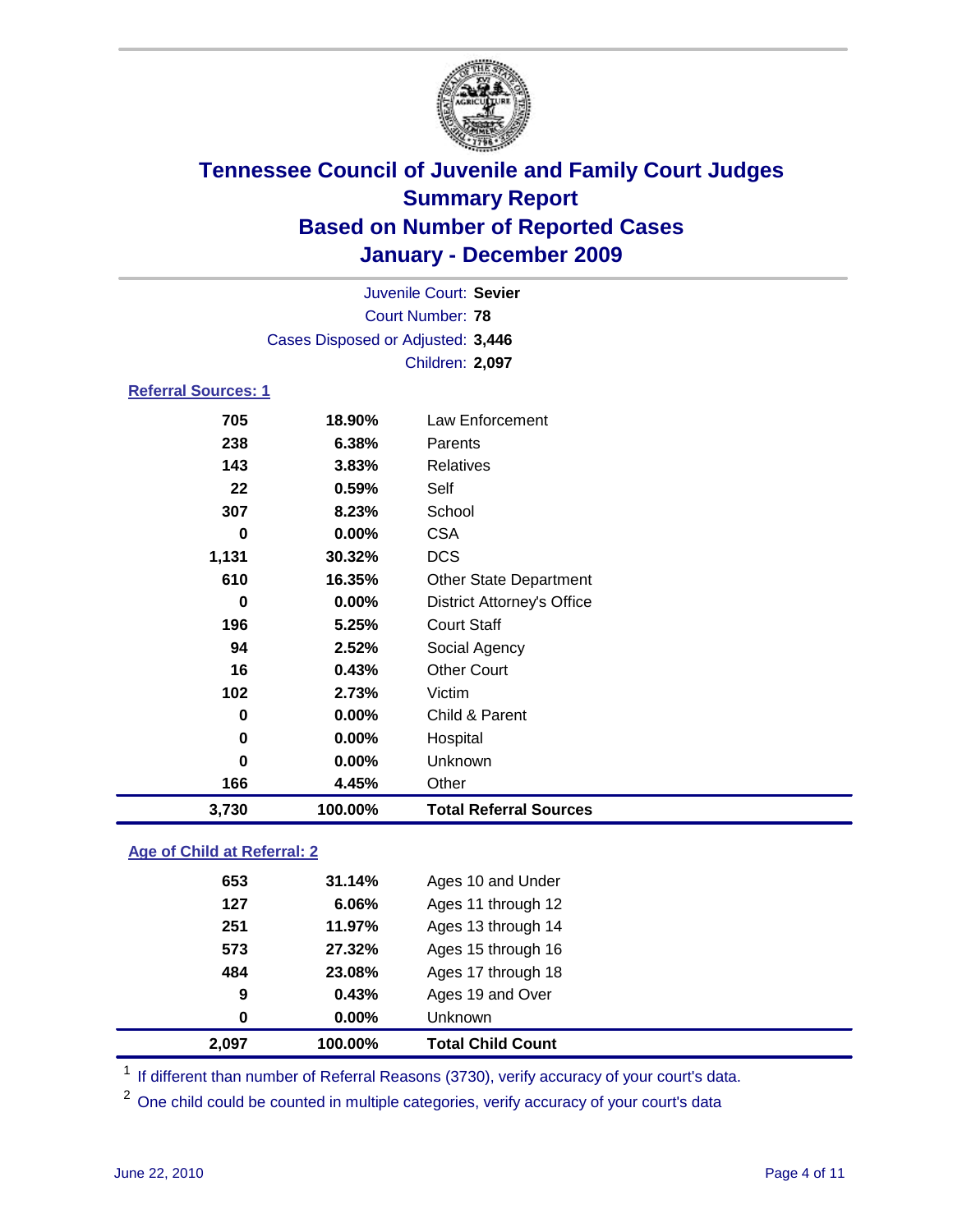

| Juvenile Court: Sevier                  |                                   |                          |  |  |
|-----------------------------------------|-----------------------------------|--------------------------|--|--|
|                                         | Court Number: 78                  |                          |  |  |
|                                         | Cases Disposed or Adjusted: 3,446 |                          |  |  |
|                                         |                                   | Children: 2,097          |  |  |
| Sex of Child: 1                         |                                   |                          |  |  |
| 1,217                                   | 58.04%                            | Male                     |  |  |
| 880                                     | 41.96%                            | Female                   |  |  |
| $\mathbf 0$                             | 0.00%                             | Unknown                  |  |  |
| 2,097                                   | 100.00%                           | <b>Total Child Count</b> |  |  |
| Race of Child: 1                        |                                   |                          |  |  |
| 2,013                                   | 95.99%                            | White                    |  |  |
| 36                                      | 1.72%                             | African American         |  |  |
| $6\phantom{1}6$                         | 0.29%                             | Native American          |  |  |
| $\bf{0}$                                | 0.00%                             | Asian                    |  |  |
| 17                                      | 0.81%                             | Mixed                    |  |  |
| 25                                      | 1.19%                             | Unknown                  |  |  |
| 2,097                                   | 100.00%                           | <b>Total Child Count</b> |  |  |
| <b>Hispanic Origin: 1</b>               |                                   |                          |  |  |
| 39                                      | 1.86%                             | Yes                      |  |  |
| 2,021                                   | 96.38%                            | No                       |  |  |
| 37                                      | 1.76%                             | Unknown                  |  |  |
| 2,097                                   | 100.00%                           | <b>Total Child Count</b> |  |  |
| <b>School Enrollment of Children: 1</b> |                                   |                          |  |  |
| 1,330                                   | 63.42%                            | Yes                      |  |  |
| 445                                     | 21.22%                            | No                       |  |  |
| 322                                     | 15.36%                            | Unknown                  |  |  |
| 2,097                                   | 100.00%                           | <b>Total Child Count</b> |  |  |

<sup>1</sup> One child could be counted in multiple categories, verify accuracy of your court's data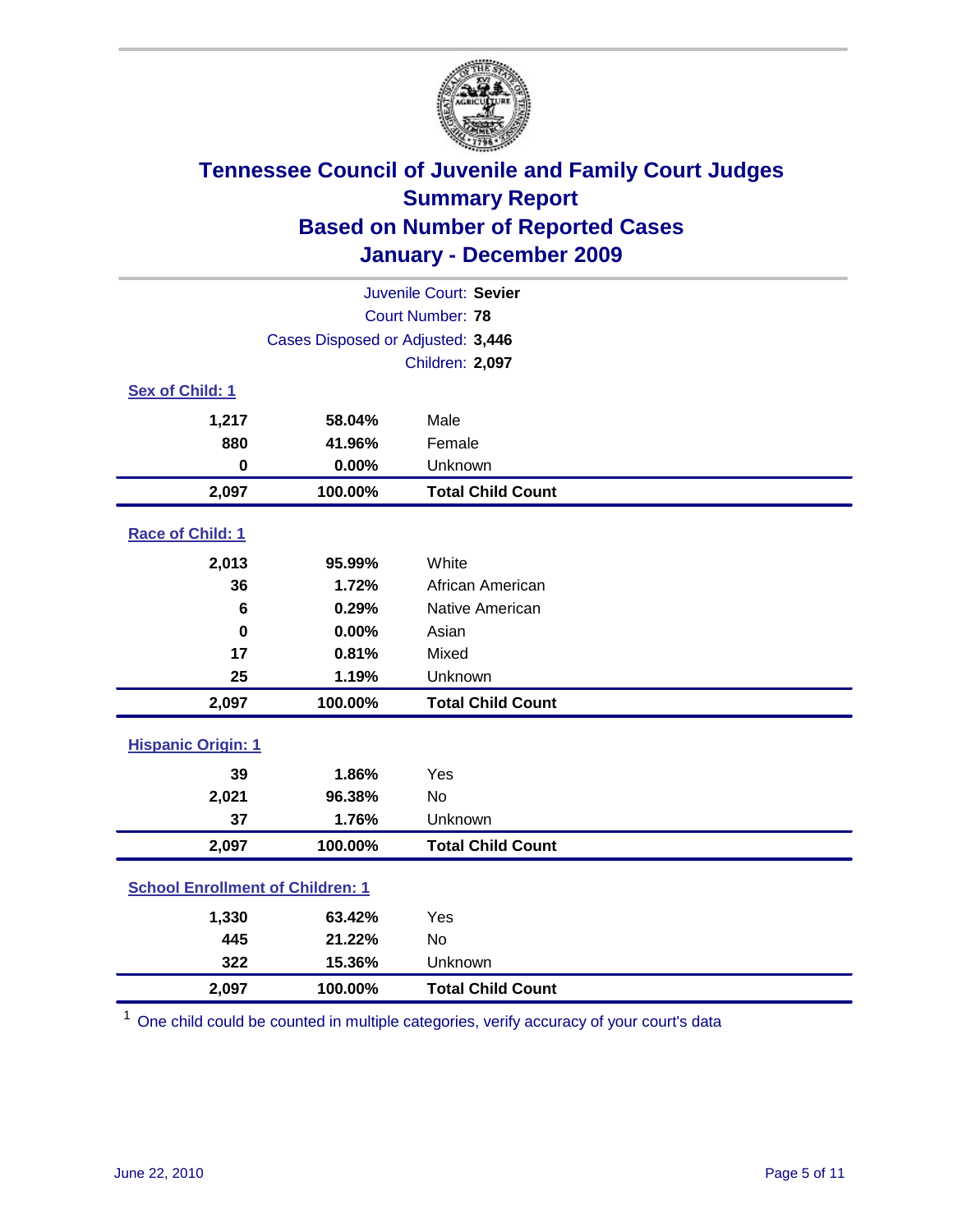

Court Number: **78** Juvenile Court: **Sevier** Cases Disposed or Adjusted: **3,446** Children: **2,097**

### **Living Arrangement of Child at Time of Referral: 1**

| 2,097 | 100.00% | <b>Total Child Count</b>     |
|-------|---------|------------------------------|
| 59    | 2.81%   | Other                        |
| 186   | 8.87%   | Unknown                      |
| 5     | 0.24%   | Independent                  |
| 3     | 0.14%   | In an Institution            |
| 4     | 0.19%   | In a Residential Center      |
| 50    | 2.38%   | In a Group Home              |
| 142   | 6.77%   | With Foster Family           |
| 14    | 0.67%   | With Adoptive Parents        |
| 286   | 13.64%  | <b>With Relatives</b>        |
| 175   | 8.35%   | With Father                  |
| 762   | 36.34%  | With Mother                  |
| 65    | 3.10%   | With Mother and Stepfather   |
| 27    | 1.29%   | With Father and Stepmother   |
| 319   | 15.21%  | With Both Biological Parents |

### **Type of Detention: 2**

| 3,446 | 100.00%  | <b>Total Detention Count</b> |  |
|-------|----------|------------------------------|--|
| 0     | $0.00\%$ | Other                        |  |
| 3,058 | 88.74%   | Does Not Apply               |  |
| 0     | $0.00\%$ | Unknown                      |  |
| 0     | $0.00\%$ | <b>Psychiatric Hospital</b>  |  |
| 4     | 0.12%    | Jail - No Separation         |  |
| 0     | $0.00\%$ | Jail - Partial Separation    |  |
| 0     | 0.00%    | Jail - Complete Separation   |  |
| 370   | 10.74%   | Juvenile Detention Facility  |  |
| 14    | 0.41%    | Non-Secure Placement         |  |
|       |          |                              |  |

<sup>1</sup> One child could be counted in multiple categories, verify accuracy of your court's data

<sup>2</sup> If different than number of Cases (3446) verify accuracy of your court's data.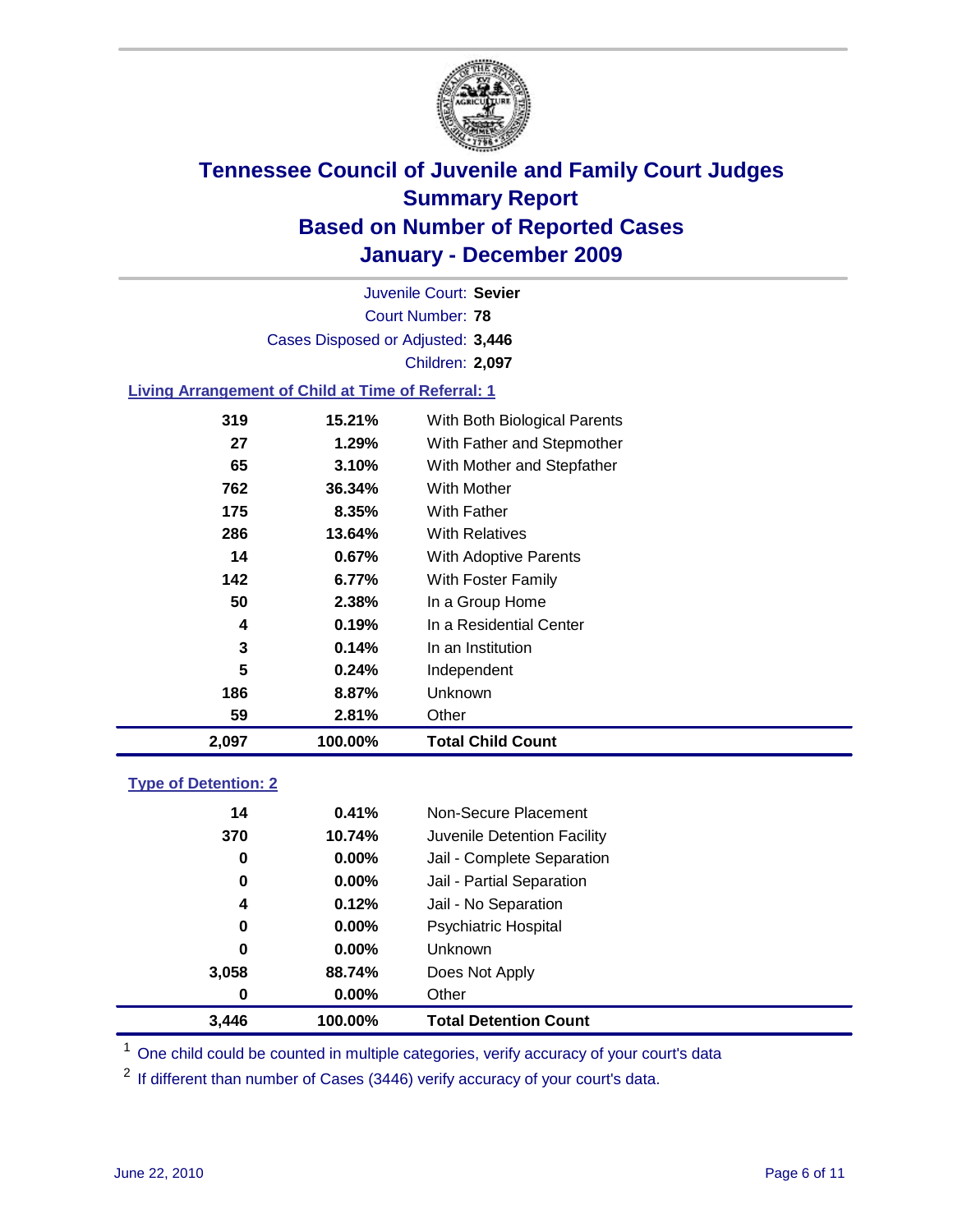

|                                                    | Juvenile Court: Sevier            |                                      |  |  |  |
|----------------------------------------------------|-----------------------------------|--------------------------------------|--|--|--|
|                                                    | Court Number: 78                  |                                      |  |  |  |
|                                                    | Cases Disposed or Adjusted: 3,446 |                                      |  |  |  |
|                                                    |                                   | Children: 2,097                      |  |  |  |
| <b>Placement After Secure Detention Hearing: 1</b> |                                   |                                      |  |  |  |
| 377                                                | 10.94%                            | Returned to Prior Living Arrangement |  |  |  |
| 9                                                  | 0.26%                             | Juvenile Detention Facility          |  |  |  |
| $\bf{0}$                                           | 0.00%                             | Jail                                 |  |  |  |
| $\bf{0}$                                           | 0.00%                             | Shelter / Group Home                 |  |  |  |
| 3                                                  | 0.09%                             | <b>Foster Family Home</b>            |  |  |  |
| 0                                                  | 0.00%                             | Psychiatric Hospital                 |  |  |  |
| 0                                                  | 0.00%                             | Unknown                              |  |  |  |
| 3,057                                              | 88.71%                            | Does Not Apply                       |  |  |  |
| $\bf{0}$                                           | $0.00\%$                          | Other                                |  |  |  |
| 3,446                                              | 100.00%                           | <b>Total Placement Count</b>         |  |  |  |
|                                                    |                                   |                                      |  |  |  |
| <b>Intake Actions: 2</b>                           |                                   |                                      |  |  |  |
| 2,714                                              | 72.76%                            | <b>Petition Filed</b>                |  |  |  |
| 275                                                | 7.37%                             | <b>Motion Filed</b>                  |  |  |  |
| 335                                                | 8.98%                             | <b>Citation Processed</b>            |  |  |  |
| 6                                                  | 0.16%                             | Notification of Paternity Processed  |  |  |  |
| 249                                                | 6.68%                             | Scheduling of Judicial Review        |  |  |  |
| $\bf{0}$                                           | 0.00%                             | Scheduling of Administrative Review  |  |  |  |
| 47                                                 | 1.26%                             | Scheduling of Foster Care Review     |  |  |  |
| 3                                                  | 0.08%                             | Unknown                              |  |  |  |
| 41                                                 | 1.10%                             | Does Not Apply                       |  |  |  |
| 60                                                 | 1.61%                             | Other                                |  |  |  |
| 3,730                                              | 100.00%                           | <b>Total Intake Count</b>            |  |  |  |

<sup>1</sup> If different than number of Cases (3446) verify accuracy of your court's data.

<sup>2</sup> If different than number of Referral Reasons (3730), verify accuracy of your court's data.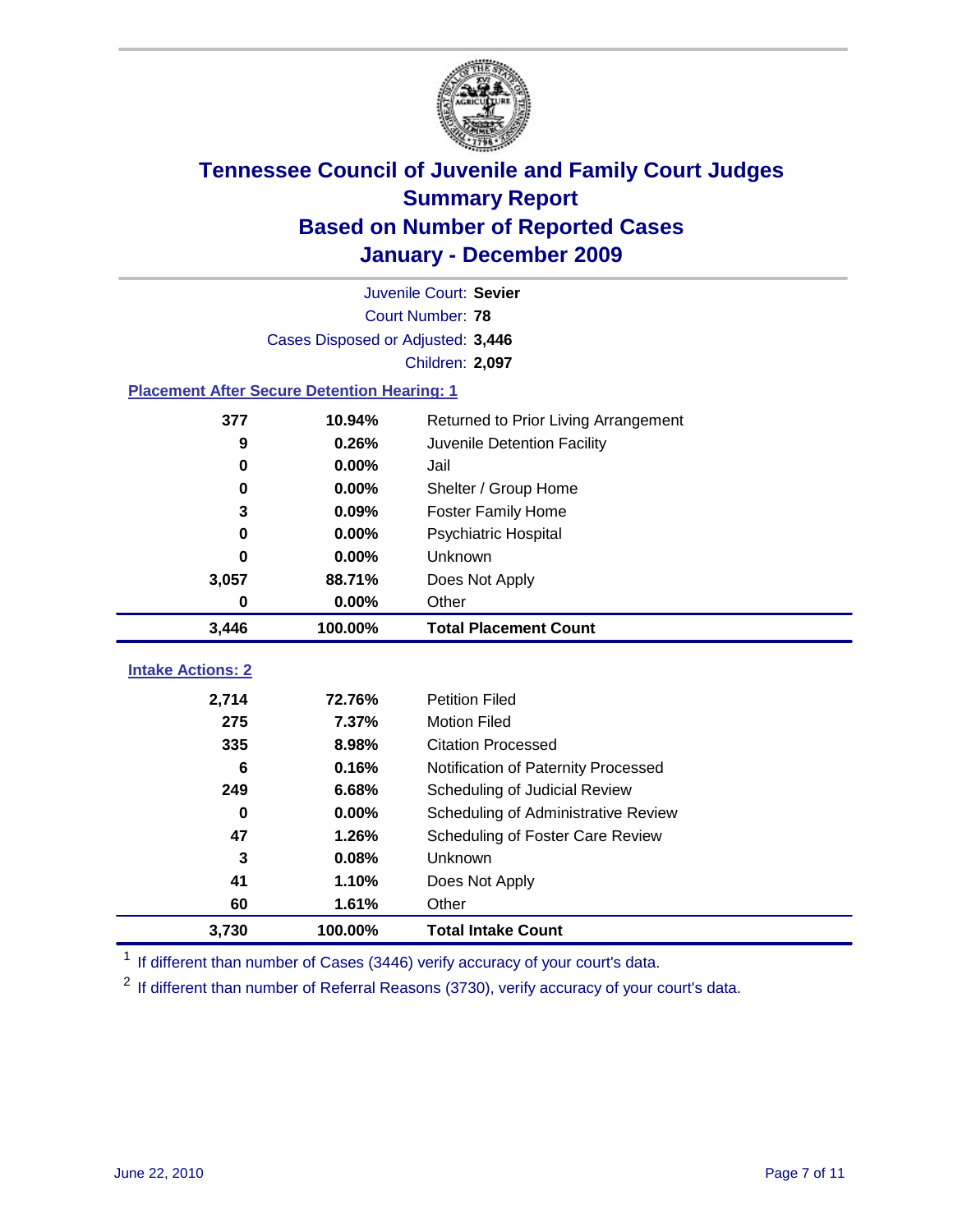

Court Number: **78** Juvenile Court: **Sevier** Cases Disposed or Adjusted: **3,446** Children: **2,097**

#### **Last Grade Completed by Child: 1**

| 2,097       | 100.00% | <b>Total Child Count</b>     |  |
|-------------|---------|------------------------------|--|
| 14          | 0.67%   | Other                        |  |
| 311         | 14.83%  | Unknown                      |  |
| 77          | 3.67%   | <b>Never Attended School</b> |  |
| 11          | 0.52%   | Graduated                    |  |
| 8           | 0.38%   | <b>GED</b>                   |  |
| 0           | 0.00%   | Non-Graded Special Ed        |  |
| 17          | 0.81%   | 12th Grade                   |  |
| 152         | 7.25%   | 11th Grade                   |  |
| 190         | 9.06%   | 10th Grade                   |  |
| 224         | 10.68%  | 9th Grade                    |  |
| 233         | 11.11%  | 8th Grade                    |  |
| 143         | 6.82%   | 7th Grade                    |  |
| 91          | 4.34%   | 6th Grade                    |  |
| 78          | 3.72%   | 5th Grade                    |  |
| 45          | 2.15%   | 4th Grade                    |  |
| 40          | 1.91%   | 3rd Grade                    |  |
| 52          | 2.48%   | 2nd Grade                    |  |
| 74          | 3.53%   | 1st Grade                    |  |
| 44          | 2.10%   | Kindergarten                 |  |
| $\mathbf 2$ | 0.10%   | Preschool                    |  |
| 291         | 13.88%  | Too Young for School         |  |

### **Enrolled in Special Education: 1**

| 2,097 | 100.00% | <b>Total Child Count</b> |  |
|-------|---------|--------------------------|--|
| 1,081 | 51.55%  | Unknown                  |  |
| 987   | 47.07%  | No                       |  |
| 29    | 1.38%   | Yes                      |  |
|       |         |                          |  |

One child could be counted in multiple categories, verify accuracy of your court's data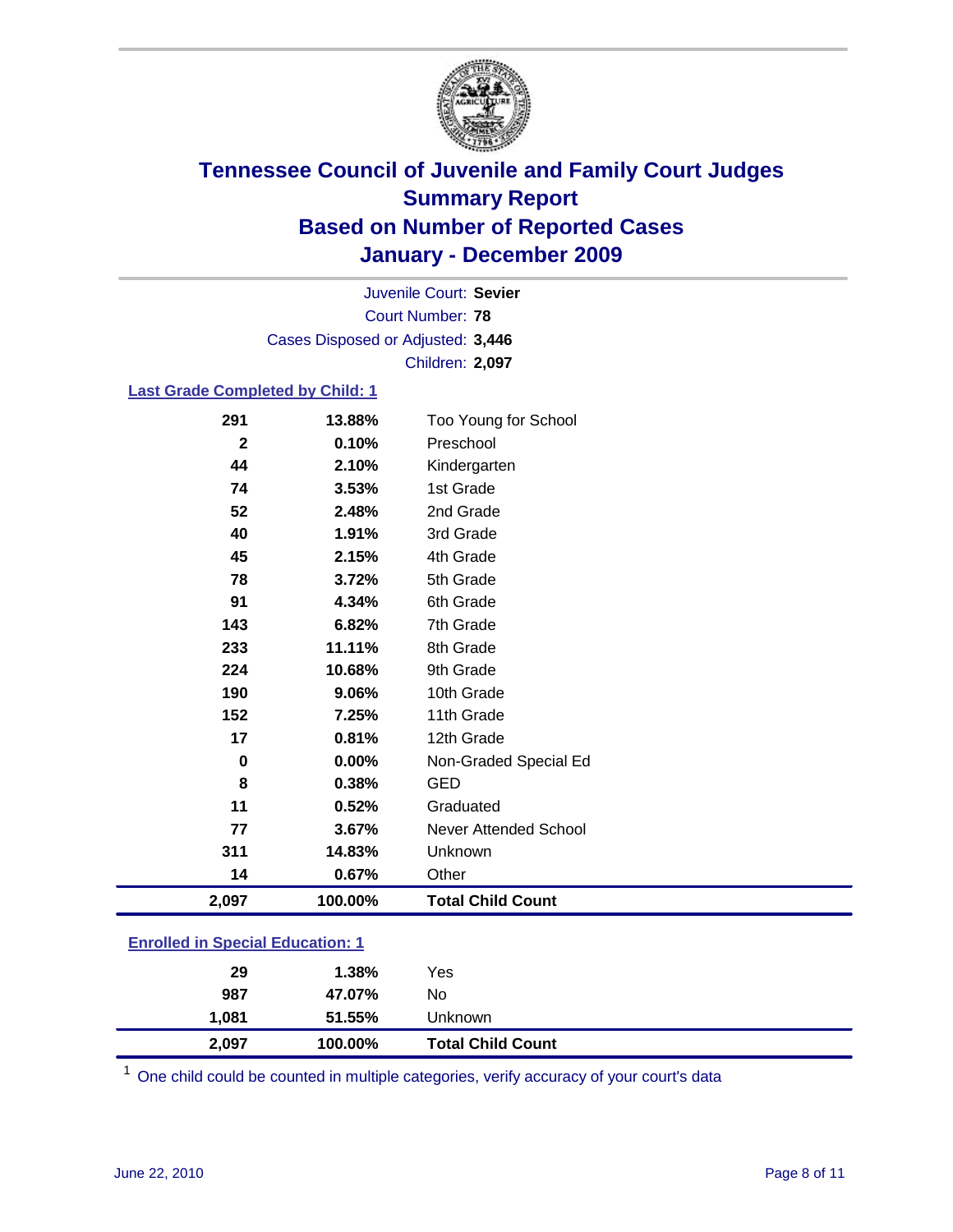

| Juvenile Court: Sevier       |                                   |                           |  |  |
|------------------------------|-----------------------------------|---------------------------|--|--|
|                              | Court Number: 78                  |                           |  |  |
|                              | Cases Disposed or Adjusted: 3,446 |                           |  |  |
|                              |                                   | Children: 2,097           |  |  |
| <b>Action Executed By: 1</b> |                                   |                           |  |  |
| 3,369                        | 90.32%                            | Judge                     |  |  |
| 215                          | 5.76%                             | Referee                   |  |  |
| 132                          | 3.54%                             | <b>YSO</b>                |  |  |
| 14                           | 0.38%                             | Other                     |  |  |
| 0                            | 0.00%                             | Unknown                   |  |  |
| 3,730                        | 100.00%                           | <b>Total Action Count</b> |  |  |

### **Formal / Informal Actions: 1**

| 173   | 4.64%    | Dismissed                                        |
|-------|----------|--------------------------------------------------|
| 101   | 2.71%    | Retired / Nolle Prosequi                         |
| 246   | 6.60%    | <b>Complaint Substantiated Delinquent</b>        |
| 429   | 11.50%   | <b>Complaint Substantiated Status Offender</b>   |
| 81    | 2.17%    | <b>Complaint Substantiated Dependent/Neglect</b> |
| 0     | $0.00\%$ | <b>Complaint Substantiated Abused</b>            |
| 0     | $0.00\%$ | <b>Complaint Substantiated Mentally III</b>      |
| 250   | 6.70%    | Informal Adjustment                              |
| 1     | 0.03%    | <b>Pretrial Diversion</b>                        |
| 0     | $0.00\%$ | <b>Transfer to Adult Court Hearing</b>           |
| 0     | $0.00\%$ | Charges Cleared by Transfer to Adult Court       |
| 1,035 | 27.75%   | Special Proceeding                               |
| 266   | 7.13%    | <b>Review Concluded</b>                          |
| 1,098 | 29.44%   | Case Held Open                                   |
| 50    | 1.34%    | Other                                            |
| 0     | $0.00\%$ | Unknown                                          |
| 3,730 | 100.00%  | Total Action Count                               |

<sup>1</sup> If different than number of Referral Reasons (3730), verify accuracy of your court's data.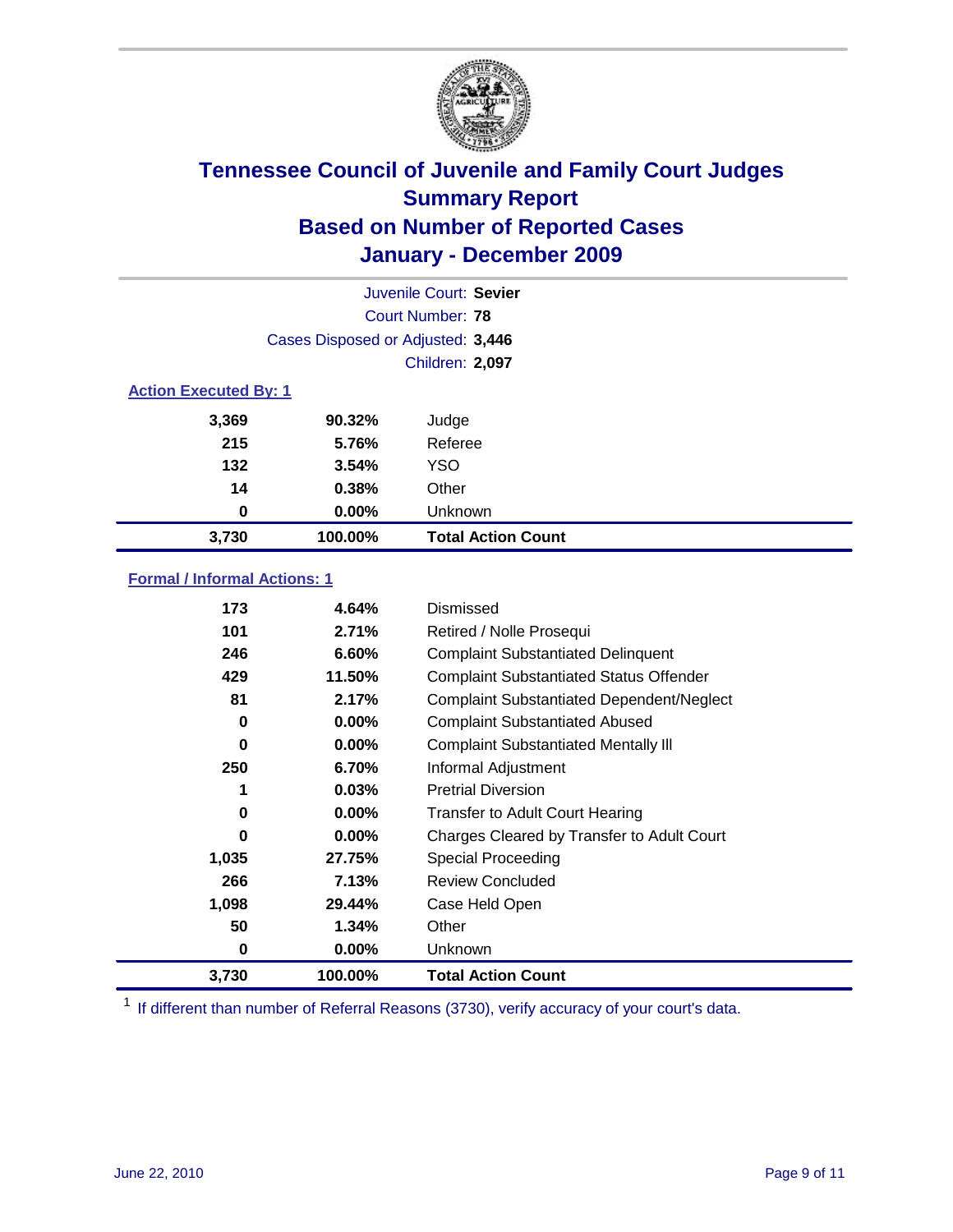

|                       |                                   | Juvenile Court: Sevier                                |
|-----------------------|-----------------------------------|-------------------------------------------------------|
|                       |                                   | <b>Court Number: 78</b>                               |
|                       | Cases Disposed or Adjusted: 3,446 |                                                       |
|                       |                                   | Children: 2,097                                       |
| <b>Case Outcomes:</b> |                                   | There can be multiple outcomes for one child or case. |
| 209                   | 2.31%                             | <b>Case Dismissed</b>                                 |
| 60                    | 0.66%                             | Case Retired or Nolle Prosequi                        |
| 94                    | 1.04%                             | Warned / Counseled                                    |
| 1,192                 | 13.18%                            | <b>Held Open For Review</b>                           |
| 68                    | 0.75%                             | Supervision / Probation to Juvenile Court             |
| 0                     | 0.00%                             | <b>Probation to Parents</b>                           |
| 6                     | 0.07%                             | Referral to Another Entity for Supervision / Service  |
| 149                   | 1.65%                             | Referred for Mental Health Counseling                 |
| 67                    | 0.74%                             | Referred for Alcohol and Drug Counseling              |
| 1                     | 0.01%                             | Referred to Alternative School                        |
| 0                     | 0.00%                             | Referred to Private Child Agency                      |
| 6                     | 0.07%                             | Referred to Defensive Driving School                  |
| 2                     | 0.02%                             | Referred to Alcohol Safety School                     |
| 333                   | 3.68%                             | Referred to Juvenile Court Education-Based Program    |
| 3                     | 0.03%                             | Driver's License Held Informally                      |
| 0                     | 0.00%                             | <b>Voluntary Placement with DMHMR</b>                 |
| 0                     | 0.00%                             | <b>Private Mental Health Placement</b>                |
| 0                     | 0.00%                             | <b>Private MR Placement</b>                           |
| 1                     | 0.01%                             | Placement with City/County Agency/Facility            |
| 0                     | 0.00%                             | Placement with Relative / Other Individual            |
| 46                    | 0.51%                             | Fine                                                  |
| 315                   | 3.48%                             | <b>Public Service</b>                                 |
| 52                    | 0.57%                             | Restitution                                           |
| $\mathbf 2$           | 0.02%                             | <b>Runaway Returned</b>                               |
| 86                    | 0.95%                             | No Contact Order                                      |
| 0                     | 0.00%                             | Injunction Other than No Contact Order                |
| 8                     | 0.09%                             | <b>House Arrest</b>                                   |
| 0                     | 0.00%                             | <b>Court Defined Curfew</b>                           |
| 0                     | 0.00%                             | Dismissed from Informal Adjustment                    |
| 0                     | 0.00%                             | <b>Dismissed from Pretrial Diversion</b>              |
| 157                   | 1.74%                             | <b>Released from Probation</b>                        |
| $\pmb{0}$             | 0.00%                             | <b>Transferred to Adult Court</b>                     |
| 0                     | $0.00\%$                          | <b>DMHMR Involuntary Commitment</b>                   |